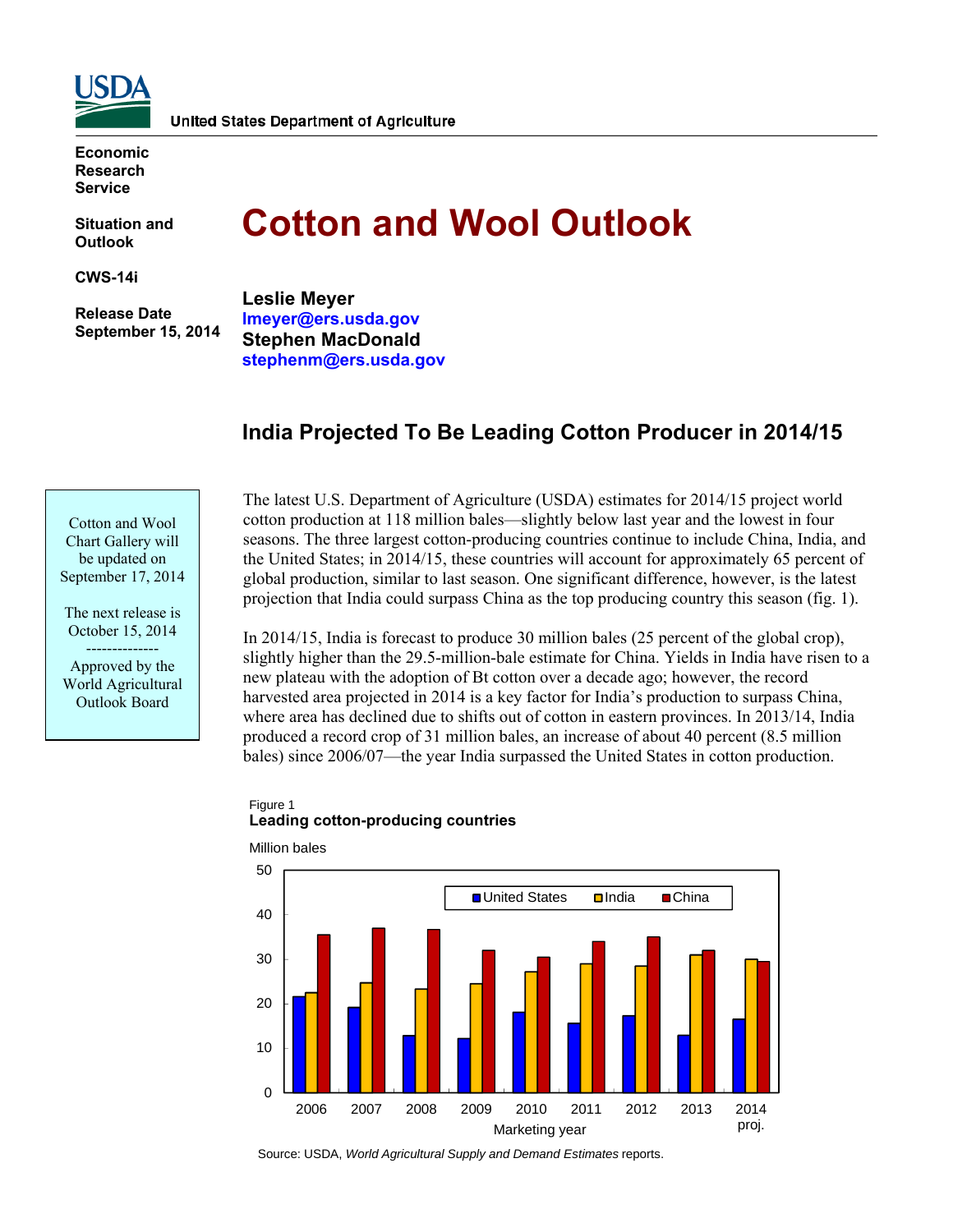# *2014 U.S. Cotton Crop Estimate Reduced in September*

According to USDA's September *Crop Production* report, the 2014 U.S. cotton crop is forecast at 16.5 million bales, 964,000 bales below last month's forecast but 3.6 million bales above 2013 production. September's projection indicated a 5.5 percent reduction in the cotton crop, resulting from a decline in both area and yield.

U.S. upland production is forecast at approximately 16 million bales, 30 percent above the 2013 crop but below the 10-year average of 17 million bales. During the previous 20 years, the September upland cotton forecast was below the final estimate 12 times and above it 8 times. Past differences between the September forecast and the final upland estimate indicate that chances are two out of three that 2014 production will range between 15.4 and 17.6 million bales.

Compared with last season, 2014 upland cotton production is higher in each region of the Cotton Belt—except for the West (fig. 2). Based on the September forecast, the upland crop in the Southwest is projected to rebound dramatically from last season. At 7 million bales, the Southwest crop is 60 percent above 2013 and the largest production there since 2010; higher planted area and lower abandonment in the region this season more than offsets a lower yield. Southwest abandonment is forecast at 17 percent—well below the previous three seasons—while the yield is projected at 621 pounds per harvested acre, which is near the 3-year average.

In the Southeast, cotton production is estimated at 5 million bales in 2014, 600,000 bales above last season. While 2014 area is slightly above last season, the region's yield is forecast 14 percent higher at 911 pounds per harvested acre—the second highest on record. In the Delta, the 2014 cotton crop is expected to reach 3.2 million bales as area rises from last season's low. In addition, the Delta yield is forecast at 1,082 pounds per harvested acre—a third consecutive record, if realized.

#### Figure 2 **U.S. regional upland cotton production**





Source: USDA, *Crop Production* reports.

 $\mathfrak{D}$ *Cotton and Wool Outlook*/CWS-14i/September 15, 2014 Economic Research Service, USDA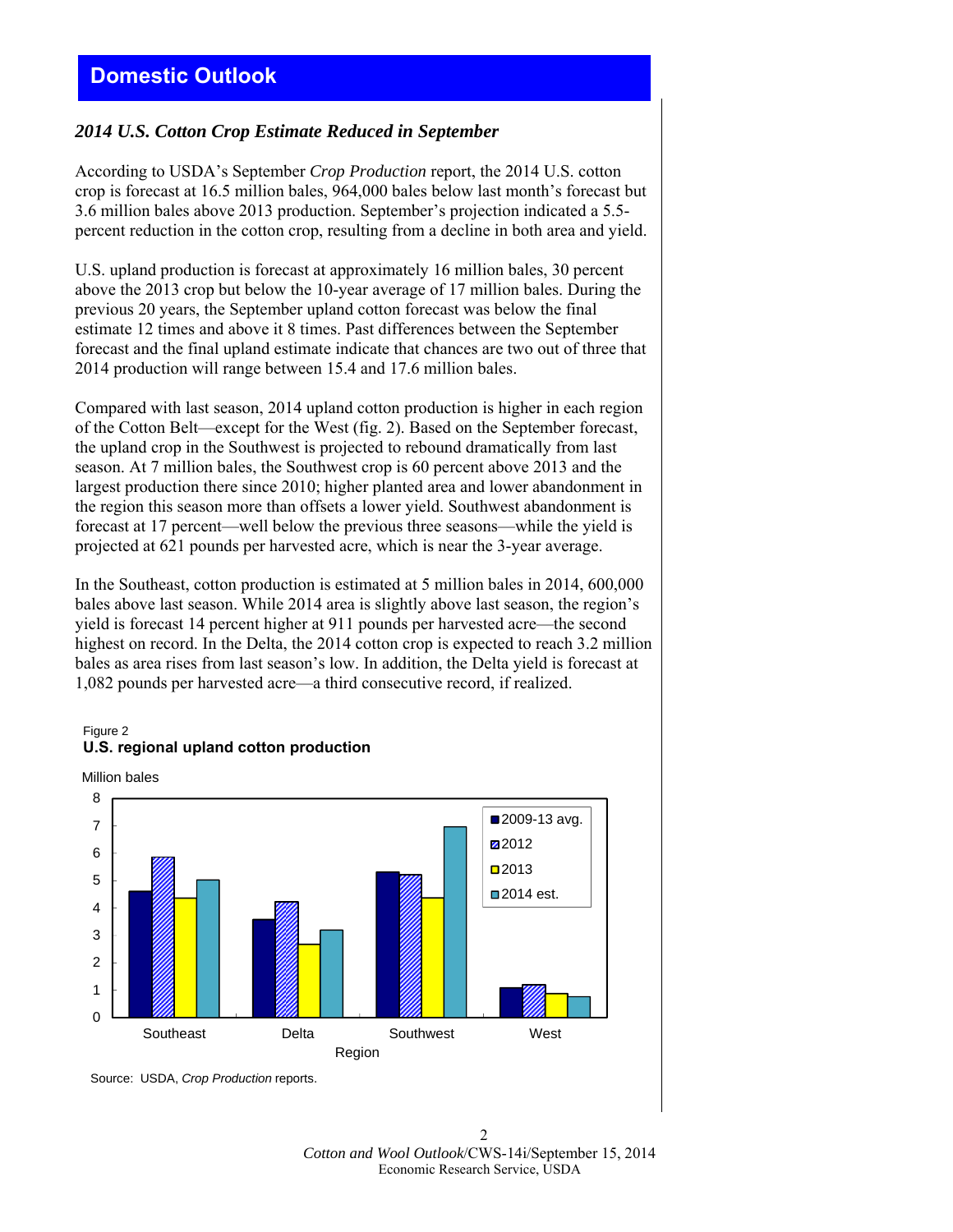In the West, the upland crop is forecast at 762,000 bales, a 13-percent decrease as lower area more than offsets a record yield projection of 1,570 pounds per harvested acre. Meanwhile, the extra-long staple (ELS) crop remains concentrated in the West, where over 95 percent of the ELS production is grown. Lower area and yield this season are forecast to result in an ELS crop of 578,000 bales, 56,000 bales below the 2013 crop.

Total 2014 U.S. cotton area was reduced 3 percent in September. Based on acreage reported to USDA's Farm Service Agency (FSA), planted area was estimated at 11 million acres. Harvested area was forecast at nearly 9.9 million acres by USDA's National Agricultural Statistics Service. As a result, abandonment is projected at 10 percent, compared with nearly 28 percent in 2013. The national yield is projected at 803 pounds per harvested acre, 18 pounds below 2013 and the lowest in three seasons. For current production estimates by State, see table 10.

U.S. cotton crop development continues ahead of last season and the 5-year average. As of September 7th, 39 percent of the area had bolls opening, compared with 23 percent in 2013 and the 2009-13 average of 37 percent. In addition, U.S. cotton crop conditions remain above the last several seasons (fig. 3). As of September 7th, 49 percent of the 2014 crop area was rated "good" or "excellent," compared with 45 percent last year, while 17 percent was rated "poor" or "very poor," compared with 21 percent a year ago.







Source: USDA, *Crop Progress* reports.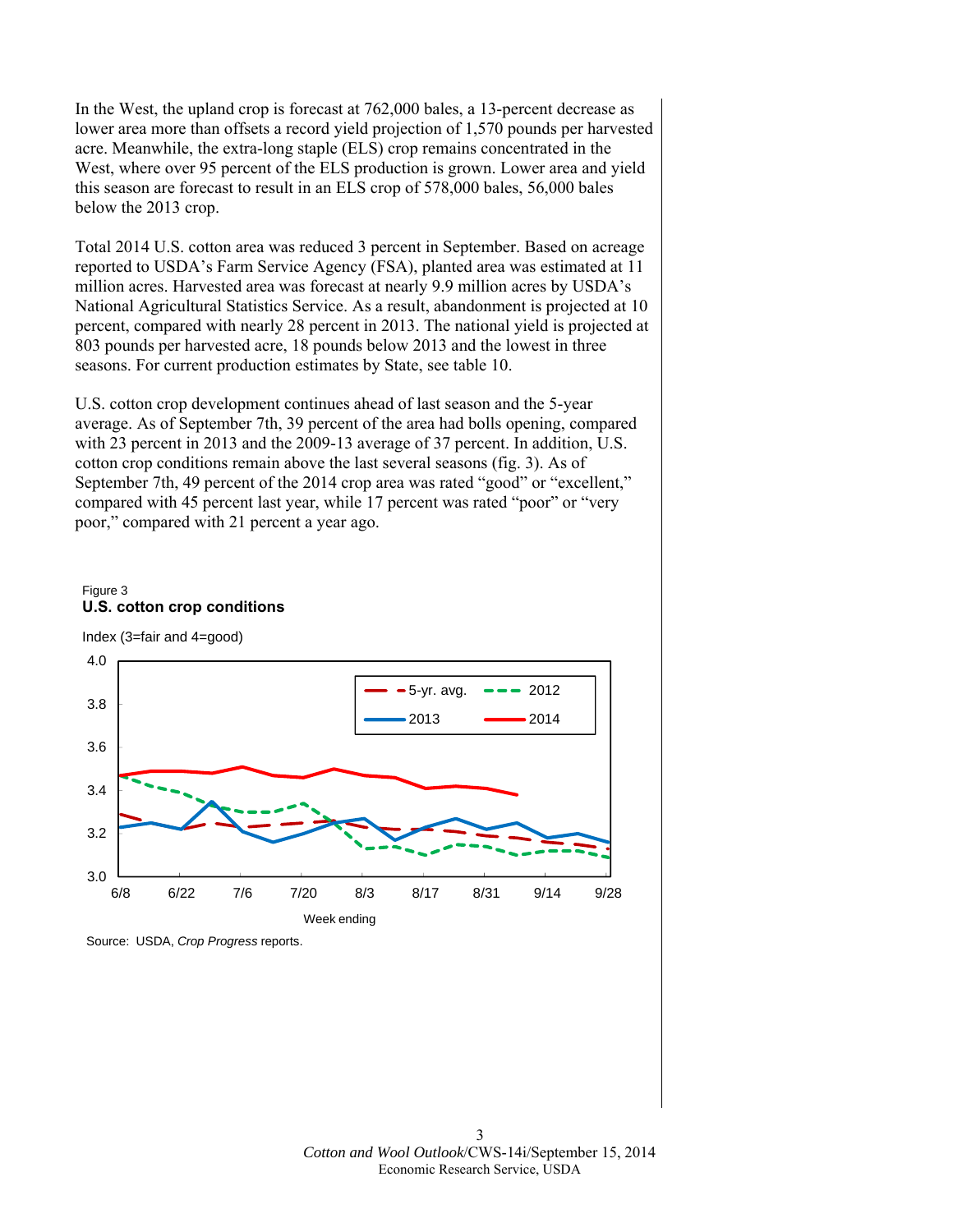# *Demand and Stock Estimates Revised*

For 2014/15, the U.S. cotton export forecast was lowered this month due to reduced foreign import demand and a smaller U.S. crop. U.S. cotton exports are now projected at 10 million bales, 700,000 bales below the August forecast and the lowest export estimate since 2000/01. As a share of global cotton trade, U.S. cotton exports are expected to account for 28 percent of world trade, above the last three seasons. U.S. mill use is estimated at 3.8 million bales, unchanged from last month but 7 percent above the revised 2013/14 estimate.

With September's adjustments, the 2014/15 ending stock estimate is now forecast at 5.2 million bales, more than double last season's revised 2.45 million bales. The stocks-to-use ratio is expected to reach 38 percent this season, the highest since 2008/09. Based on the current supply and demand estimates, the 2014/15 upland cotton farm price is forecast to range between 58 cents and 70 cents per pound. The midpoint of 64 cents per pound is considerably below last season's estimate of 77.5 cents per pound. The final 2013/14 farm price will be released in October.

For 2013/14, lower ending stocks are reflected in the September balance sheet based on stocks data collected by the FSA. Even after adjustments were made to account for cotton in transit at the end of the marketing year, U.S. ending stocks appear lower than the estimated supply minus use would indicate. As a result, 2013/14 ending stocks were reduced to reflect this discrepancy, with further revisions possible in subsequent reports. The 2.45-million-bale estimate is the lowest since 1990/91, when ending stocks were 2.3 million bales.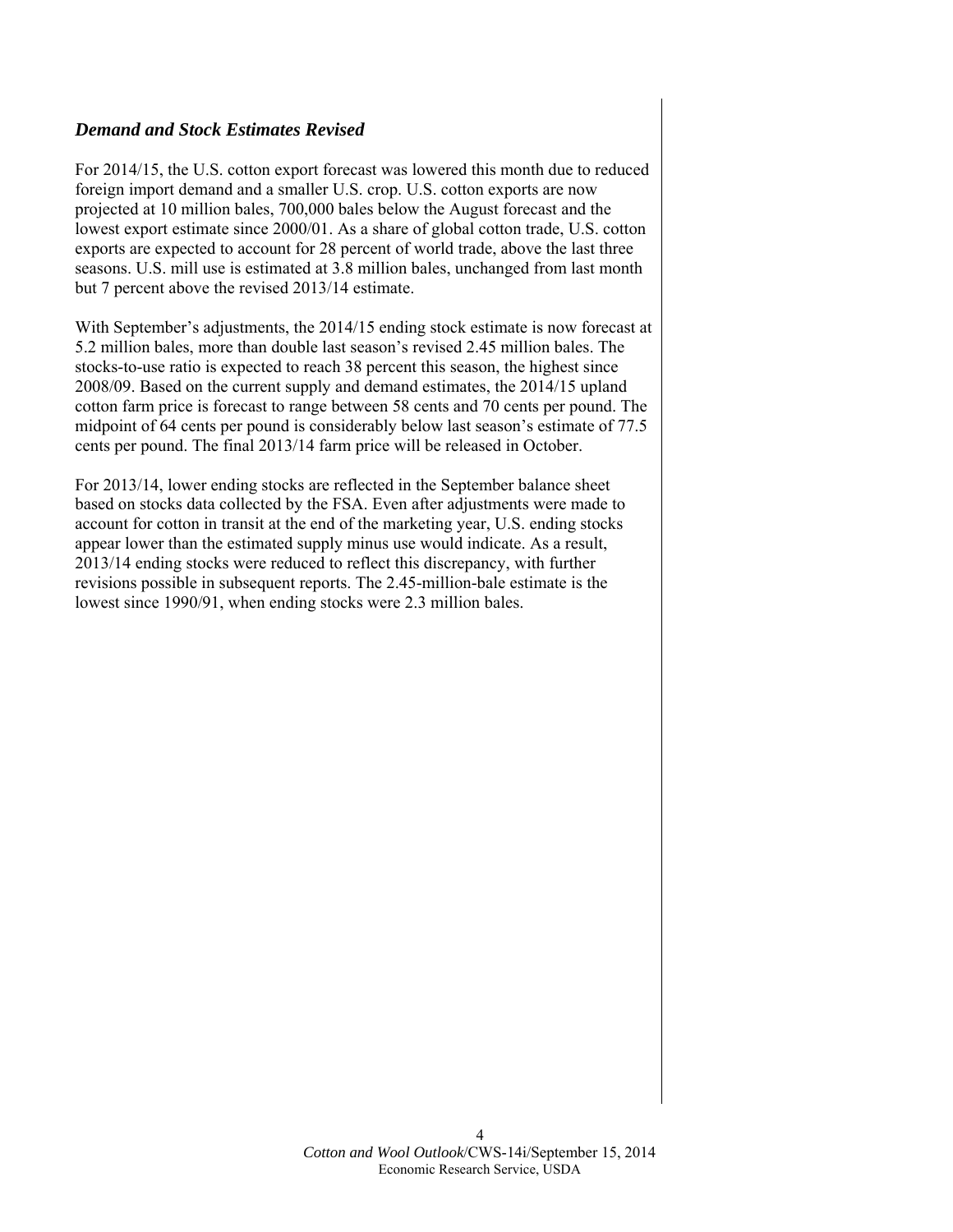# **International Outlook**

# *Global Cotton Production Lowest in 4 Years*

Global cotton production in 2014/15 is projected at 118.0 million bales, up slightly from last month's projection; the 2014/15 estimate is also above last season's crop which was increased similarly in September. World production is forecast to decline for the third consecutive season and is 8.6 million bales below 2011/12's record.

Harvested area in 2014/15 is estimated 4 percent higher—at 34.1 million hectares (84.3 million acres)—largely attributable to the United States and India. For India, cotton area is expected to reach a record due to the late monsoon that limited alternative crops with an earlier planting window. Area is projected at 12.5 million hectares this season based on planting indications to date. Despite record area in 2014/15, a below-average yield—due to the delayed monsoon—is expected to reduce production to 30 million bales, 1 million bales below 2013/14's record.

In China, cotton production is projected at 29.5 million bales, down 8 percent from last season and the lowest since 2005/06 when only 28.4 million bales were produced. China's cotton area has declined for the third consecutive season and is projected at 4.35 million hectares in 2014/15, the lowest since 2000/01.

For Pakistan, the cotton crop remains projected at 9.5 million bales—equal to 2013/14—with area and yield unchanged. In Brazil, the 2014/15 cotton crop is forecast to reach 7.3 million bales, 6 percent below last season based on reduced area expectations.

## *World Consumption to Rise for Third Consecutive Season*

World cotton consumption in 2014/15 is forecast at 112.1 million bales this month, nearly 4 percent above last season's 108 million bales. While rising over the past several seasons, the potential for global cotton mill use has been limited by the loss of fiber share in many apparel products; mill use reached a record 124 million bales in 2006/07.

The top four cotton-spinning countries—China, India, Pakistan, and Turkey—are forecast to account for a combined 70 percent of the world's cotton mill use in 2014/15, above last season but below the 2010-12 season average (fig. 4). For China, the global share is forecast to rebound in 2014/15 and account for nearly one-third of the total; however, the share remains below the 2010-12 average of 37 percent. India and Turkey have seen their respective shares expand in recent years. India is projected to account for 22 percent of global cotton mill use in 2014/15, while Turkey's share remains near 6 percent; meanwhile, Pakistan's share is forecast to decrease slightly in 2014/15 but remain near the 2010-12 average of approximately 9.5 percent.

Over the past several years in China, domestic prices have been above world prices for raw cotton and China supplanted some mill use with yarn imports. In 2013/14, China's cotton yarn imports reached an equivalent of 8.6 million bales of raw cotton, 1 million bale-equivalents above 2012/13 and over 5 million baleequivalents above 2010/11 (fig. 5). Cotton mill use has grown rapidly in Pakistan,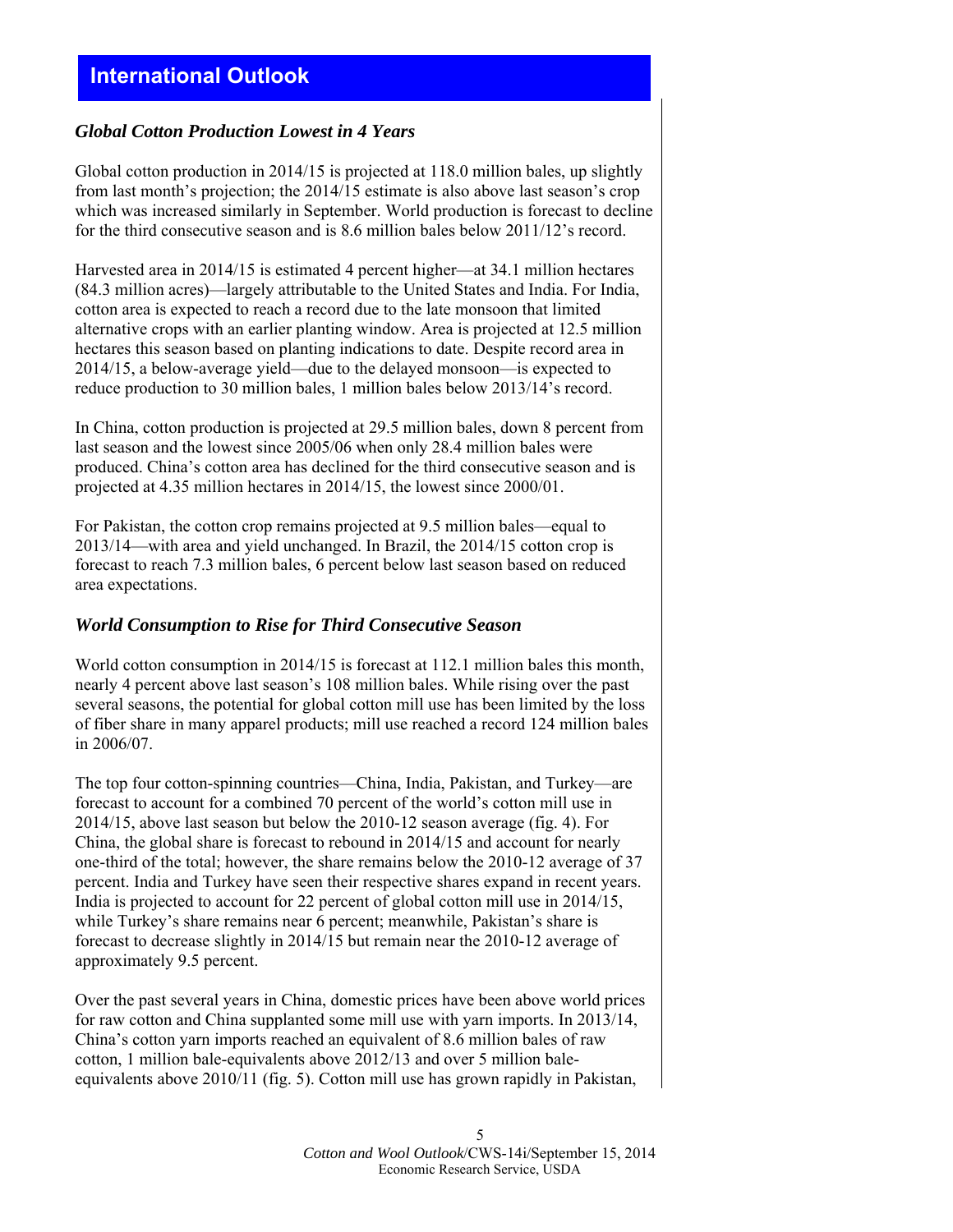India, and Vietnam as a result; these three countries accounted for 79 percent of China's yarn imports during the previous three seasons.

For 2014/15, however, China's incentive to import yarn will likely be reduced in favor of spinning more domestic cotton fiber. China's mill use is projected at 36.5 million bales in 2014/15, nearly 6 percent above last season. Despite lower expectations for yarn imports by China, overall growth in the global economy is projected to boost mill use in a number of countries. Cotton mill use in India is expected to reach a record of nearly 24.8 million bales in 2014/15—22 percent of global consumption. Mill use in Pakistan is forecast to rise slightly to 10.5 million bales, while mill use in Turkey is projected at 6.45 million bales, the highest in eight years. Cotton mill use in Vietnam is forecast at 3.25 million bales in 2014/15, double the level of just four years ago and a record.

Figure 4 **Share of total cotton consumption by major spinner**



Source: USDA, *World Agricultural Supply and Demand Estimates* reports.

#### Figure 5 **China's cotton yarn imports**

Million bale-equivalents



Source: USDA, ERS calculations based on World Trade Atlas data for HTS 5205.

6 *Cotton and Wool Outlook*/CWS-14i/September 15, 2014 Economic Research Service, USDA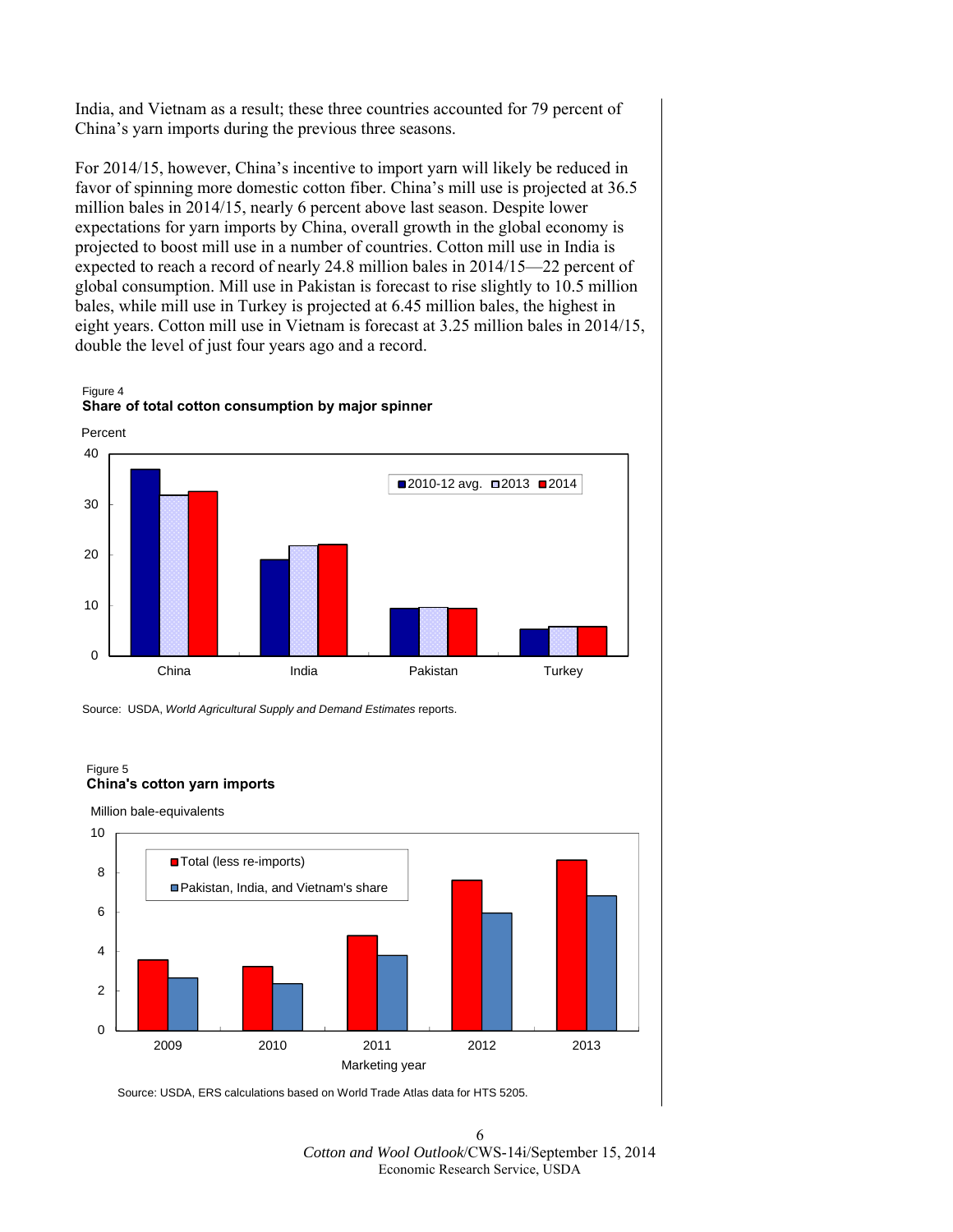# *Global Cotton Trade Reduced in 2014/15*

World cotton trade is projected at 35.2 million bales in 2014/15, 14 percent below last season and 25 percent below the record of 46.7 million bales set in 2012/13. The smaller trade estimate is largely attributable to a projected 43-percent reduction in raw cotton imports by China this season as the Government is expected to limit imports in order to increase use of surplus domestic supplies. However, a number of other major importers are expected to purchase more cotton in 2014/15; these countries include Bangladesh, Vietnam, and Indonesia.

With reduced global import demand in 2014/15, competition among the major exporting countries will likely increase. All of the leading exporters—except for Brazil—are expected to have reduced shipments in 2014/15. In addition to a decline in the United States, lower shipments are also projected for India (with exports of 5.7 million bales), Australia (3.0 million bales), and Uzbekistan (2.3 million bales). In contrast, Brazil's 2014/15 cotton exports are projected to rebound from last season's relatively low shipments due to larger supplies carried forward from the 2013/14 crop harvest.

# *Record World Ending Stocks in 2014/15*

Based on the latest cotton supply and demand projections, global ending stocks are forecast at a record 106.3 million bales in 2014/15, 6 million bales (6 percent) above the beginning level. The stocks-to-use ratio is expected to reach 95 percent this season, compared with just 40 percent five years ago, the result of China's stock building. In 2014/15, China is forecast to account for a record 62.9 million bales of the total, or the equivalent of 56 percent of global cotton mill use. Based on these rising stocks and the anticipated effects of China's policies, world cotton prices are forecast to decline considerably this season. In 2014/15, the Cotlook A-Index is likely to average around 75 cents per pound, compared with 91 cents per pound in 2013/14.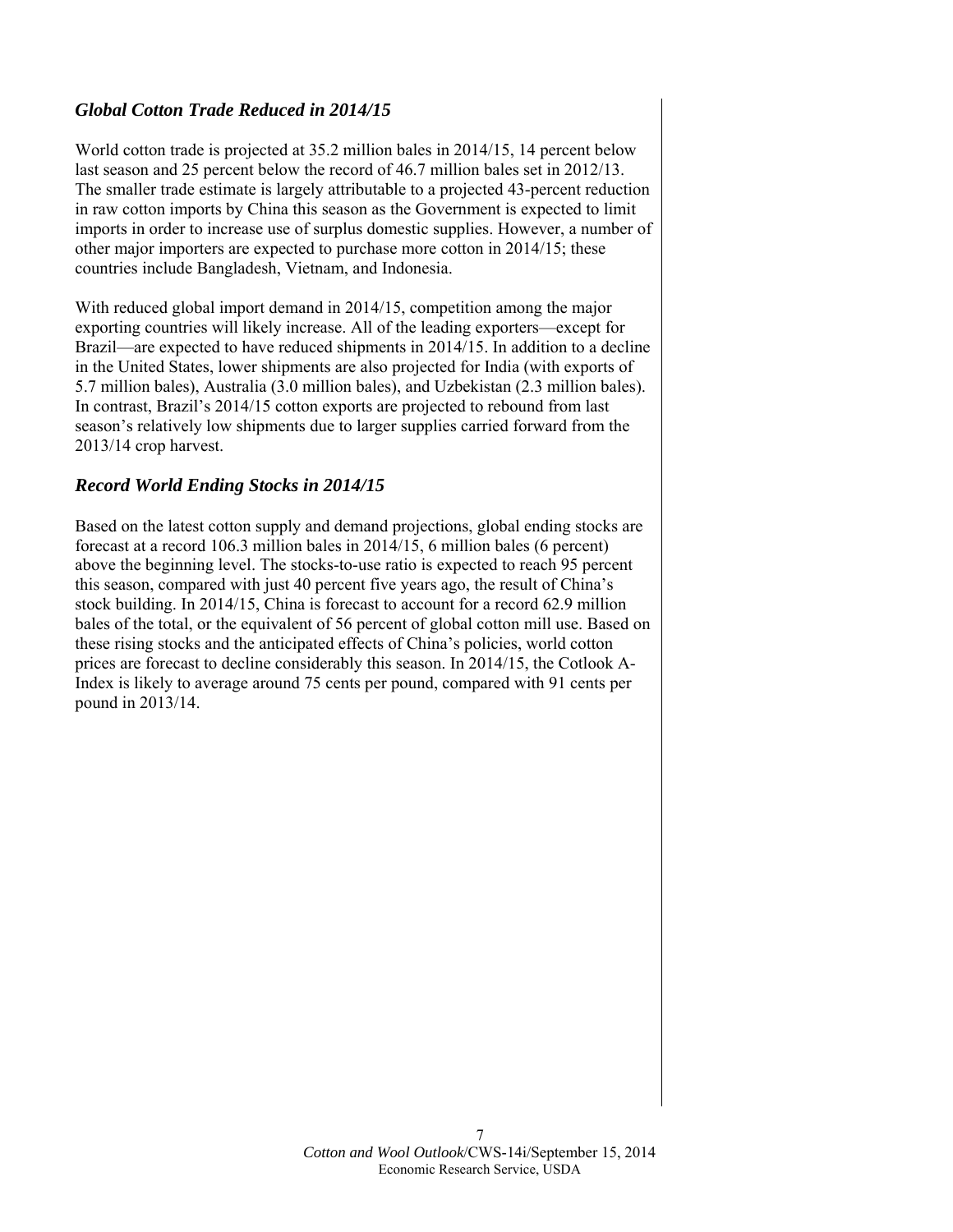# **Contacts and Links**

### **Contact Information**

Leslie Meyer (U.S. cotton & textiles) (202) 694-5307 lmeyer@ers.usda.gov Stephen MacDonald (foreign cotton) (202) 694-5305 stephenm@ers.usda.gov Carolyn Liggon (web publishing) (202) 694-5056 cyliggon@ers.usda.gov

### **Subscription Information**

Subscribe to ERS e-mail notification service at http://www.ers.usda.gov/subscribe-to-ers -e-newsletters.aspx to receive timely notification of newsletter availability. Printed copies can be purchased from the USDA Order Desk by calling 1-800-363-2068 (specify the issue number). To order printed copies of the five field crop newsletters cotton and wool, feed, rice, oil crops, and wheat—as a series, specify series SUB-COR-4043.

# *Data*

Cotton and Wool Monthly Tables (http://ers.usda.gov/publications/cws-cotton-andwool-outlook)

Cotton and Wool Chart Gallery (http://www.ers.usda.gov/data-products/cotton-andwool-chart-gallery.aspx#.UguTC6z8J8E)

# *Related Websites*

WASDE http://usda.mannlib.cornell.edu/MannUsda/viewDocumentInfo.do?documentID=1194

Cotton Topics http://www.ers.usda.gov/topics/crops/cotton-wool.aspx

Cotton and Wool Outlook http://usda.mannlib.cornell.edu/MannUsda/viewDocumentInfo.do?documentID=1281

The U.S. Department of Agriculture (USDA) prohibits discrimination in all its programs and activities on the basis of race, color, national origin, age, disability, and where applicable, sex, marital status, familial status, parental status, religion, sexual orientation, genetic information, political beliefs, reprisal, or because all or a part of an individual's income is derived from any public assistance program. (Not all prohibited bases apply to all programs.) Persons with disabilities who require alternative means for communication of program information (Braille, large print, audiotape, etc.) should contact USDA's TARGET Center at (202) 720-2600 (voice and TDD). To file a complaint of discrimination, write to USDA, Director, Office of Civil Rights, 1400 Independence Avenue, SW, Washington, DC 20250-9410 or call (800) 795-3272 (voice) or (202) 720-6382 (TDD). USDA is an equal opportunity provider and employer.

### **E-mail Notification**

Readers of ERS outlook reports have two ways they can receive an e-mail notice about release of reports and associated data.

• Receive timely notification (soon) after the report is posted on the web) via USDA's Economics, Statistics, and Market Information System (which is housed at Cornell University's Mann Library). Go to http://usda.mannlib.cornell.edu/Mann Usda/aboutEmailService.do and follow the instructions to receive e-mail notices about ERS, Agricultural Marketing Service, National Agricultural Statistics Service, and World Agricultural Outlook Board products.

• Receive weekly notification (on Friday afternoon) via the ERS website. Go to http://www.ers.usda.gov/subscribeto-ers-e-newsletters.aspx and follow the instructions to receive notices about ERS outlook reports, Amber Waves magazine, and other reports and data products on specific topics. ERS also offers RSS (really simple syndication) feeds for all ERS products. Go to http://www.ers.usda.gov/rss/ to get started.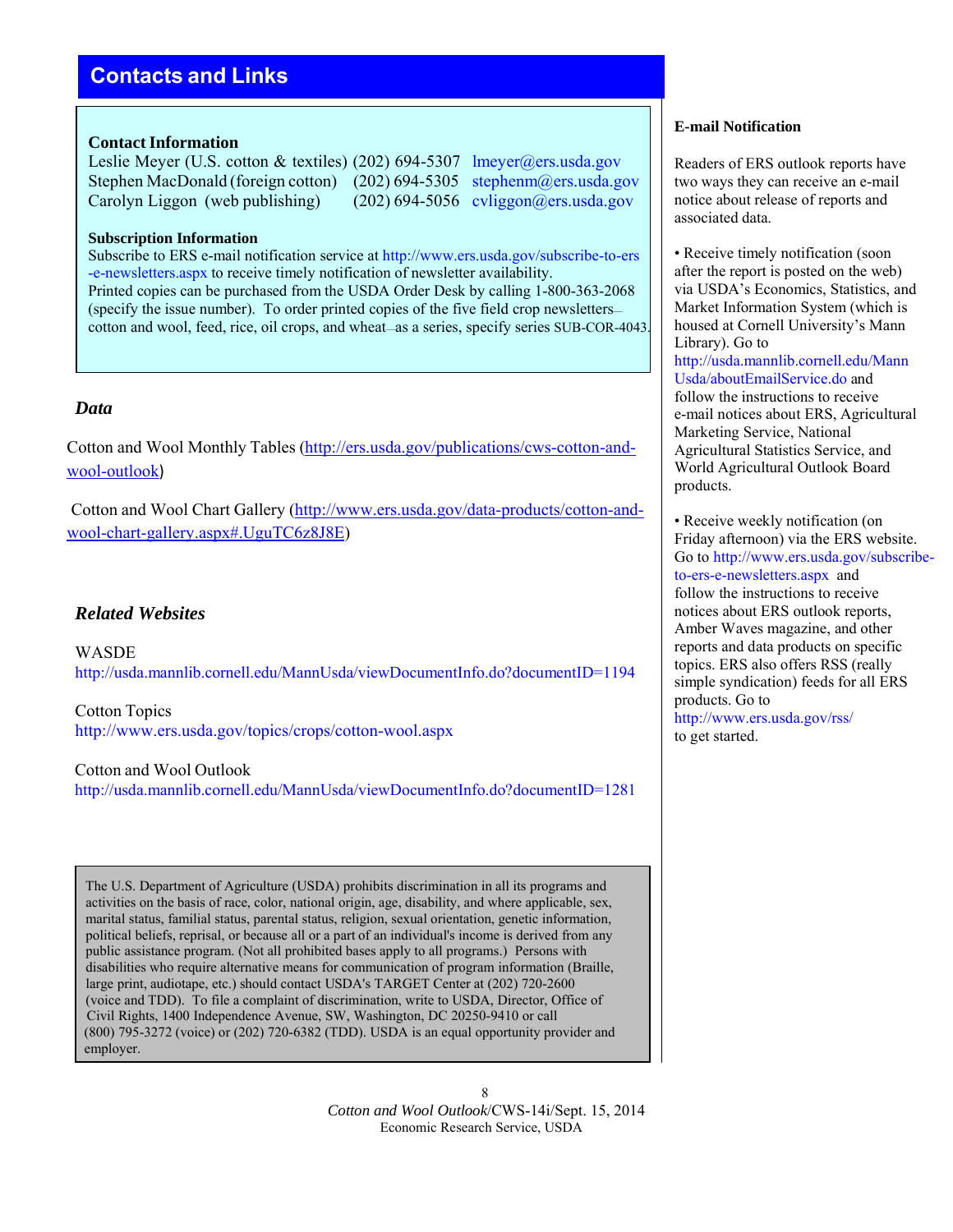|                      |                       |         | 2014/15             |        |  |
|----------------------|-----------------------|---------|---------------------|--------|--|
| <b>Item</b>          | 2013/14               | July    | Aug.                | Sep.   |  |
|                      | Million acres         |         |                     |        |  |
| Upland:              |                       |         |                     |        |  |
| Planted              | 10.206                | 11.191  | 11.191              | 10.818 |  |
| Harvested            | 7.345                 | 8.594   | 10.065              | 9.692  |  |
|                      |                       |         | Pounds              |        |  |
| Yield/harvested acre | 802                   | 804     | 808                 | 790    |  |
|                      | Million 480-lb, bales |         |                     |        |  |
| Beginning stocks     | 3.713                 | 2.608   | 2.456               | 2.325  |  |
| Production           | 12.275                | 15.955  | 16.946              | 15.960 |  |
| Total supply 1/      | 15.994                | 18.568  | 19.407              | 18.290 |  |
| Mill use             | 3.527                 | 3.775   | 3.775               | 3.775  |  |
| Exports              | 9.850                 | 9.720   | 10.150              | 9.450  |  |
| Total use            | 13.377                | 13.495  | 13.925              | 13.225 |  |
| Ending stocks 2/     | 2.325                 | 5.063   | 5.470               | 5.067  |  |
|                      |                       |         | Percent             |        |  |
| Stocks-to-use ratio  | 17.4                  | 37.5    | 39.3                | 38.3   |  |
|                      |                       |         | 1,000 acres         |        |  |
| Extra-long staple:   |                       |         |                     |        |  |
| Planted              | 201.0                 | 178.0   | 178.0               | 192.0  |  |
| Harvested            | 199.4                 | 175.0   | 175.9               | 189.4  |  |
|                      |                       |         | Pounds              |        |  |
| Yield/harvested acre | 1,527                 | 1,495   | 1,517               | 1,465  |  |
|                      |                       |         | 1,000 480-lb. bales |        |  |
| Beginning stocks     | 187                   | 92      | 144                 | 125    |  |
| Production           | 634                   | 545     | 556                 | 578    |  |
| Total supply 1/      | 828                   | 642     | 705                 | 708    |  |
| Mill use             | 23                    | 25      | 25                  | 25     |  |
| <b>Exports</b>       | 680                   | 480     | 550                 | 550    |  |
| Total use            | 703                   | 505     | 575                 | 575    |  |
| Ending stocks 2/     | 125                   | 137     | 130                 | 133    |  |
|                      |                       | Percent |                     |        |  |
| Stocks-to-use ratio  | 17.8                  | 27.1    | 22.6                | 23.1   |  |

|  |  |  | Table 1--U.S. cotton supply and use estimates |
|--|--|--|-----------------------------------------------|
|--|--|--|-----------------------------------------------|

1/ Includes imports. 2/ Includes unaccounted.

Source: USDA, World Agricultural Outlook Board.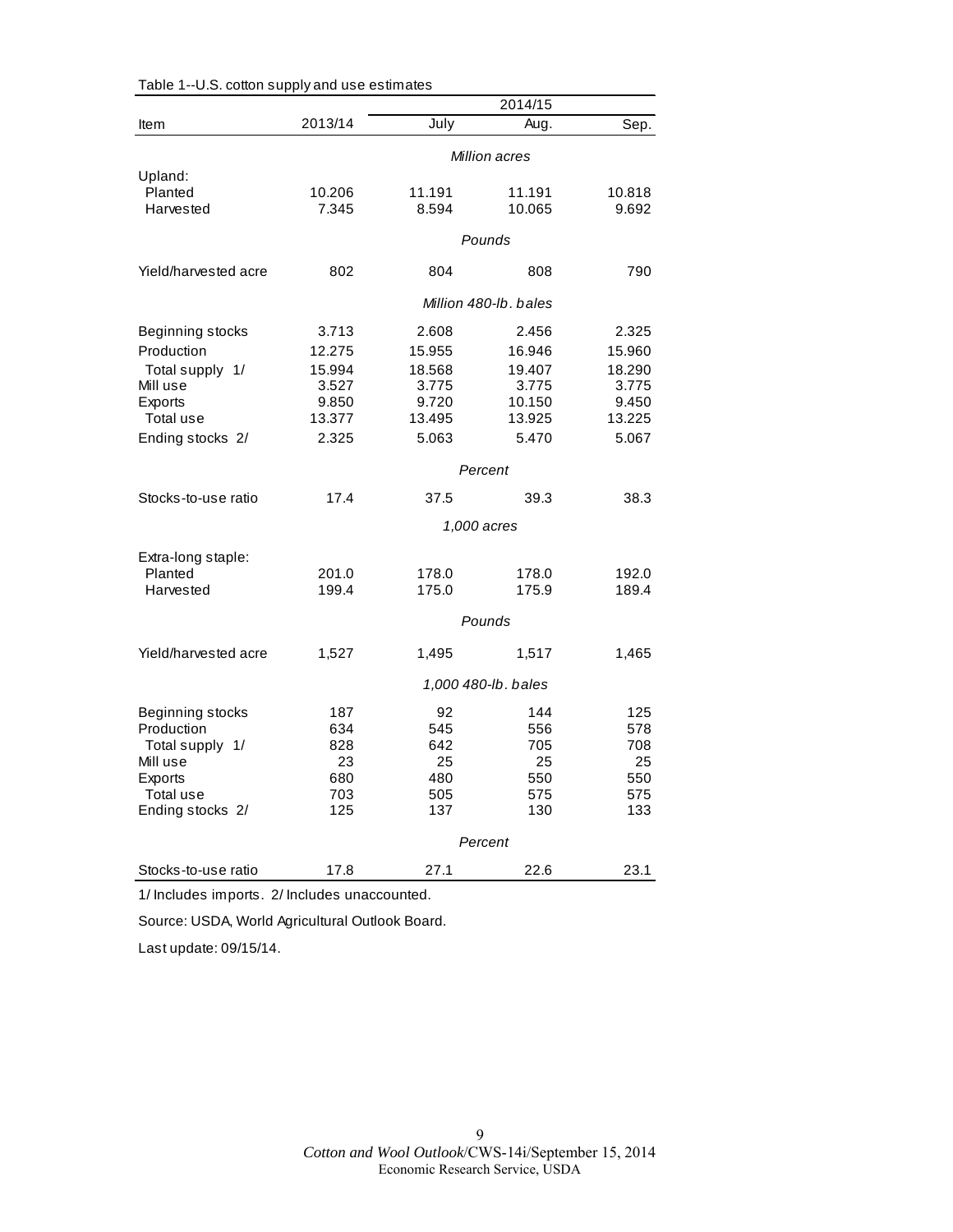|                      |         |        | 2014/15               |        |  |
|----------------------|---------|--------|-----------------------|--------|--|
| Item                 | 2013/14 | July   | Aug.                  | Sep.   |  |
|                      |         |        | Million 480-lb, bales |        |  |
| Supply:              |         |        |                       |        |  |
| Beginning stocks--   |         |        |                       |        |  |
| World                | 89.82   | 100.56 | 99.96                 | 100.30 |  |
| Foreign              | 85.92   | 97.86  | 97.36                 | 97.85  |  |
| Production--         |         |        |                       |        |  |
| World                | 118.70  | 116.42 | 117.64                | 118.01 |  |
| Foreign              | 105.79  | 99.92  | 100.14                | 101.48 |  |
| Imports--            |         |        |                       |        |  |
| World                | 40.36   | 35.54  | 36.30                 | 35.19  |  |
| Foreign              | 40.35   | 35.53  | 36.29                 | 35.18  |  |
| Use:                 |         |        |                       |        |  |
| Mill use--           |         |        |                       |        |  |
| World                | 107.99  | 111.34 | 112.60                | 112.12 |  |
| Foreign              | 104.44  | 107.54 | 108.80                | 108.32 |  |
| Exports--            |         |        |                       |        |  |
| World                | 40.95   | 35.58  | 36.29                 | 35.18  |  |
| Foreign              | 30.42   | 25.38  | 25.59                 | 25.18  |  |
| Ending stocks--      |         |        |                       |        |  |
| World                | 100.30  | 105.68 | 105.08                | 106.29 |  |
| Foreign              | 97.85   | 100.68 | 99.48                 | 101.09 |  |
|                      | Percent |        |                       |        |  |
| Stocks-to-use ratio: |         |        |                       |        |  |
| World                | 92.9    | 94.9   | 93.3                  | 94.8   |  |
| Foreign              | 93.7    | 93.4   | 91.4                  | 93.3   |  |

Table 2--World cotton supply and use estimates

Source: USDA, World Agricultural Outlook Board.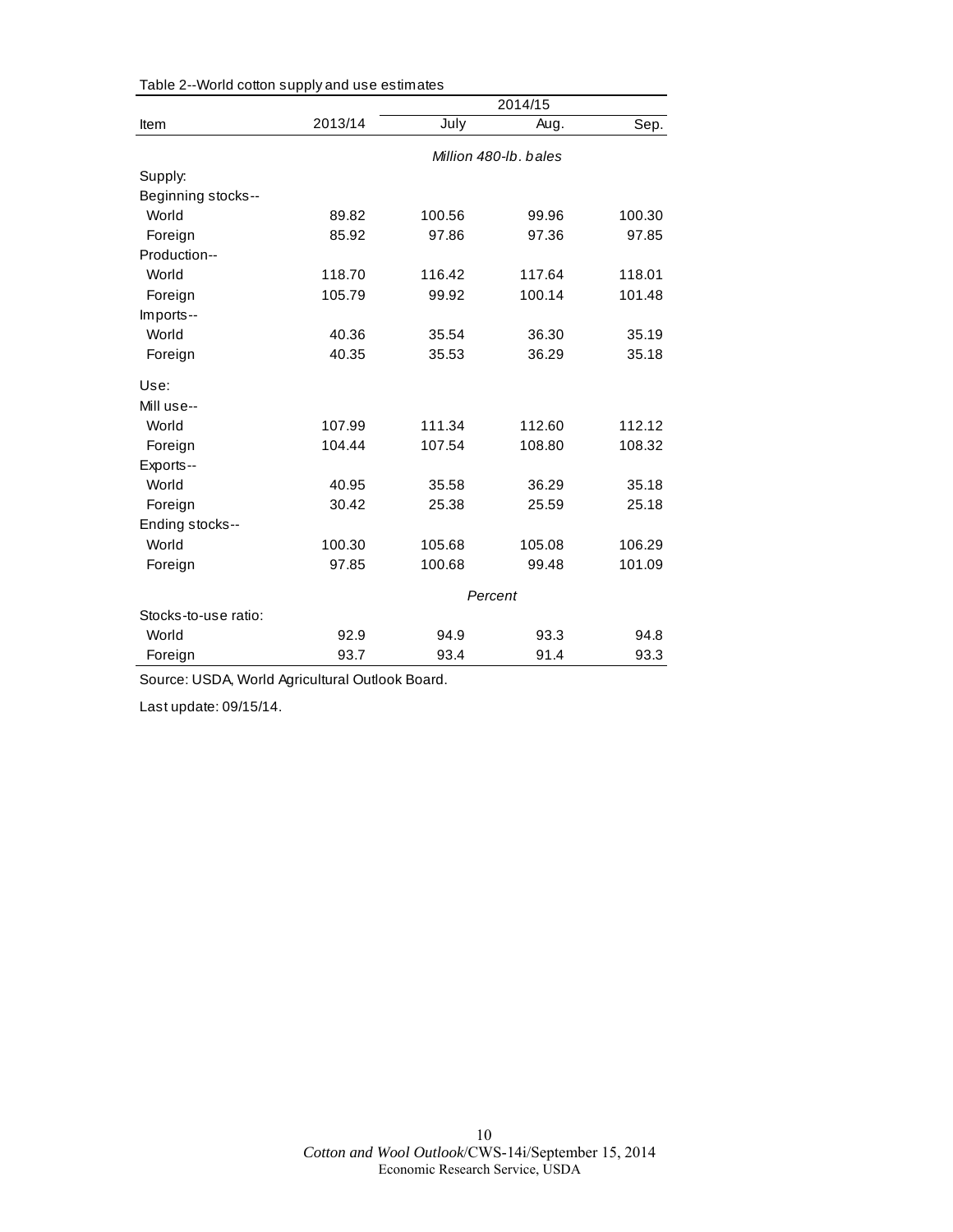| Table 3--U.S. fiber supply  |               |                     |               |               |
|-----------------------------|---------------|---------------------|---------------|---------------|
|                             | May           | June                | July          | July          |
| Item                        | 2014          | 2014                | 2014          | 2013          |
|                             |               | 1,000 480-lb. bales |               |               |
| Cotton:                     |               |                     |               |               |
| Stocks, beginning           | 5,781         | 4,527               | 3,551         | 5,049         |
| Ginnings                    | 0.0           | 0.0                 | 0.0           | 0.0           |
| Imports since August 1      | 11.6          | 12.5                | 12.5          | 9.9           |
|                             |               |                     |               |               |
|                             |               | Million pounds      |               |               |
| Manmade:                    |               |                     |               |               |
| Production                  | 553.9         | 514.7               | NA            | 584.8         |
| Noncellulosic               | 553.9         | 514.7               | <b>NA</b>     | 584.8         |
| Cellulosic                  | <b>NA</b>     | <b>NA</b>           | <b>NA</b>     | <b>NA</b>     |
| Total since January 1       | 2,648.8       | 3,163.5             | <b>NA</b>     | 3,689.0       |
|                             |               |                     |               |               |
|                             | Apr.          | May                 | June          | June          |
|                             | 2014          | 2014                | 2014          | 2013          |
|                             |               | Million pounds      |               |               |
|                             |               |                     |               |               |
| Raw fiber imports:          | 172.2         | 182.6               | 181.9         | 141.8         |
| Noncellulosic<br>Cellulosic | 157.5<br>14.7 | 165.6<br>17.0       | 165.8<br>16.1 | 129.8<br>12.0 |
|                             | 650.4         |                     |               |               |
| Total since January 1       |               | 833.0               | 1,014.9       | 930.6         |
|                             |               | 1,000 pounds        |               |               |
| Wool and mohair:            |               |                     |               |               |
| Raw wool imports, clean     | 583.8         | 868.5               | 553.2         | 891.0         |
| 48s-and-finer               | 314.8         | 560.1               | 272.9         | 494.1         |
| Not-finer-than-46s          | 269.0         | 308.4               | 280.4         | 396.9         |
| Total since January 1       | 1,908.9       | 2,777.4             | 3,330.7       | 3,685.1       |
| Wool top imports            | 373.5         | 318.5               | 383.9         | 401.8         |
| Total since January 1       | 1,071.8       | 1,390.2             | 1,774.1       | 3,273.7       |
| Mohair imports, clean       | 0.0           | 0.0                 | 0.0           | 0.0           |
| Total since January 1       | 0.0           | 0.0                 | 0.0           | 0.0           |

NA = Not available.

Sources: USDA, National Agricultural Statistics Service; U.S. Dept. of Commerce, U.S. Census Bureau; and *Fiber Organon.*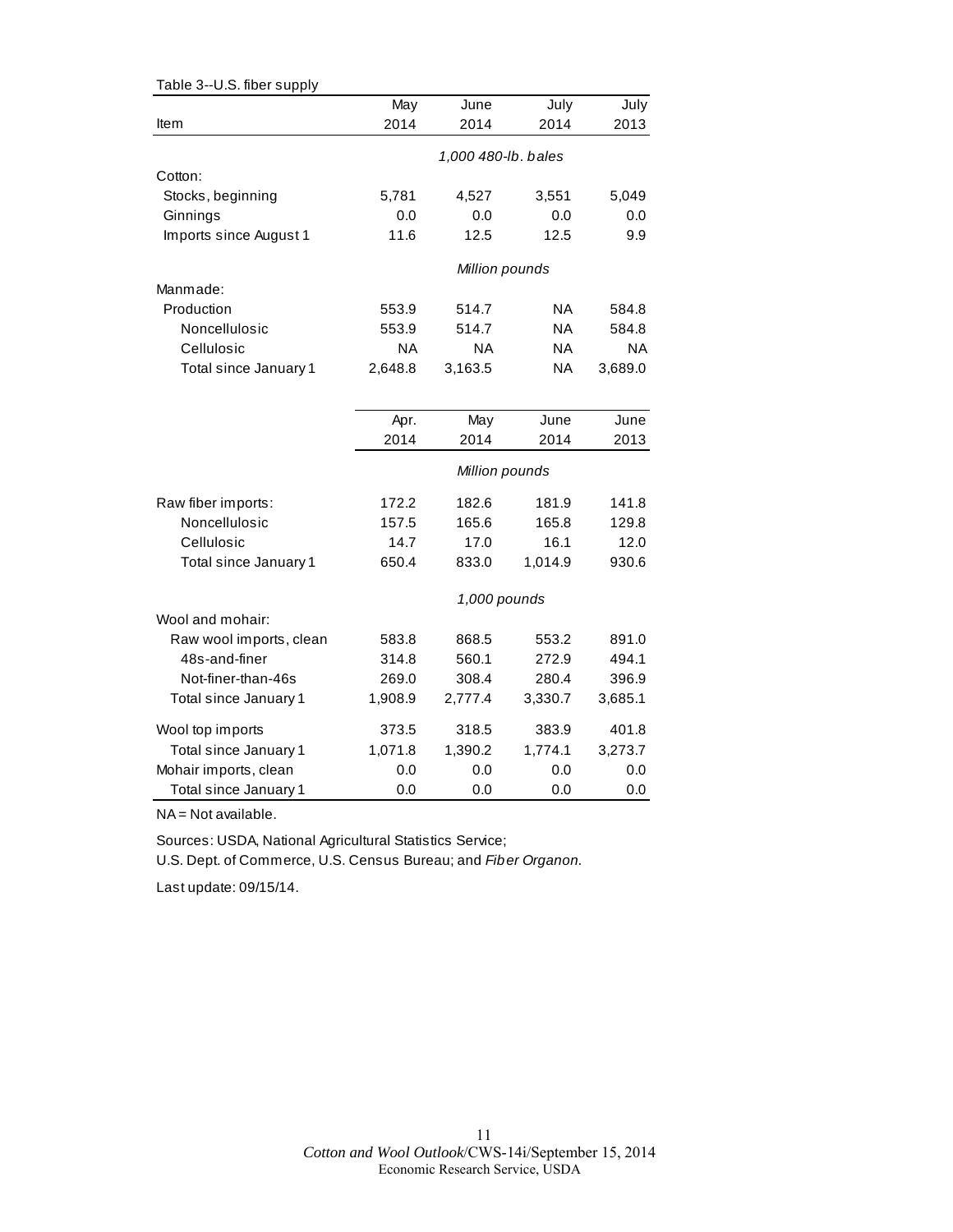|                             | May                 | June           | July    | July    |  |  |
|-----------------------------|---------------------|----------------|---------|---------|--|--|
| Item                        | 2014                | 2014           | 2014    | 2013    |  |  |
|                             |                     |                |         |         |  |  |
|                             | 1,000 480-lb. bales |                |         |         |  |  |
| Cotton:                     |                     |                |         |         |  |  |
| All consumed by mills 1/    | 309                 | 296            | 305     | 301     |  |  |
| Total since August 1        | 2,949               | 3,245          | 3,550   | 3,500   |  |  |
| Daily rate                  | 14.1                | 14.1           | 13.3    | 13.1    |  |  |
|                             |                     |                |         |         |  |  |
| Upland consumed by mills 1/ | 308                 | 295            | 303     | 299     |  |  |
| Total since August 1        | 2,929               | 3,224          | 3,527   | 3,478   |  |  |
| Daily rate                  | 14.0                | 14.0           | 13.2    | 13.0    |  |  |
|                             |                     |                |         |         |  |  |
| Upland exports              | 893                 | 643            | 484     | 541     |  |  |
| Total since August 1        | 8,723               | 9,366          | 9,850   | 12,182  |  |  |
| Sales for next season       | 519                 | 367            | 1,913   | 1,201   |  |  |
| Total since August 1        | 2,236               | 2,603          | 4,516   | 3,256   |  |  |
|                             |                     |                |         |         |  |  |
| Extra-long staple exports   | 54.2                | 37.5           | 13.5    | 50.4    |  |  |
| Total since August 1        | 628.8               | 666.3          | 679.8   | 844.4   |  |  |
| Sales for next season       | 3.5                 | 0.4            | 31.8    | 86.8    |  |  |
| Total since August 1        | 18.6                | 19.0           | 50.9    | 158.3   |  |  |
|                             | Apr.                | May            | June    | June    |  |  |
|                             | 2014                | 2014           | 2014    | 2013    |  |  |
|                             |                     |                |         |         |  |  |
|                             |                     | Million pounds |         |         |  |  |
| Manmade:                    |                     |                |         |         |  |  |
| Raw fiber exports           | 54.4                | 52.7           | 54.0    | 57.2    |  |  |
| Noncellulosic               | 53.6                | 52.3           | 53.4    | 56.9    |  |  |
| Cellulosic                  | 0.8                 | 0.4            | 0.6     | 0.3     |  |  |
| Total since January 1       | 208.5               | 261.2          | 315.2   | 344.3   |  |  |
|                             |                     | 1,000 pounds   |         |         |  |  |
| Wool and mohair:            |                     |                |         |         |  |  |
| Raw wool exports, clean     | 331.8               | 547.9          | 594.6   | 742.3   |  |  |
| Total since January 1       | 2,345.8             | 2,893.7        | 3,488.3 | 5,272.1 |  |  |
| Wool top exports            | 102.2               | 26.3           | 74.6    | 170.8   |  |  |
| Total since January 1       | 460.8               | 487.1          | 561.7   | 1,196.4 |  |  |
| Mohair exports, clean       | 118.7               | 32.1           | 46.7    | 31.7    |  |  |
| Total since January 1       | 305.2               | 337.3          | 383.9   | 447.4   |  |  |

Table 4--U.S. fiber demand

1/ Estimated by USDA.

Sources: USDA, Farm Service Agency; USDA, Foreign Agricultural Service, *U.S. Export Sales;* U.S. Dept. of Commerce, U.S. Census Bureau; and *Fiber Organon.*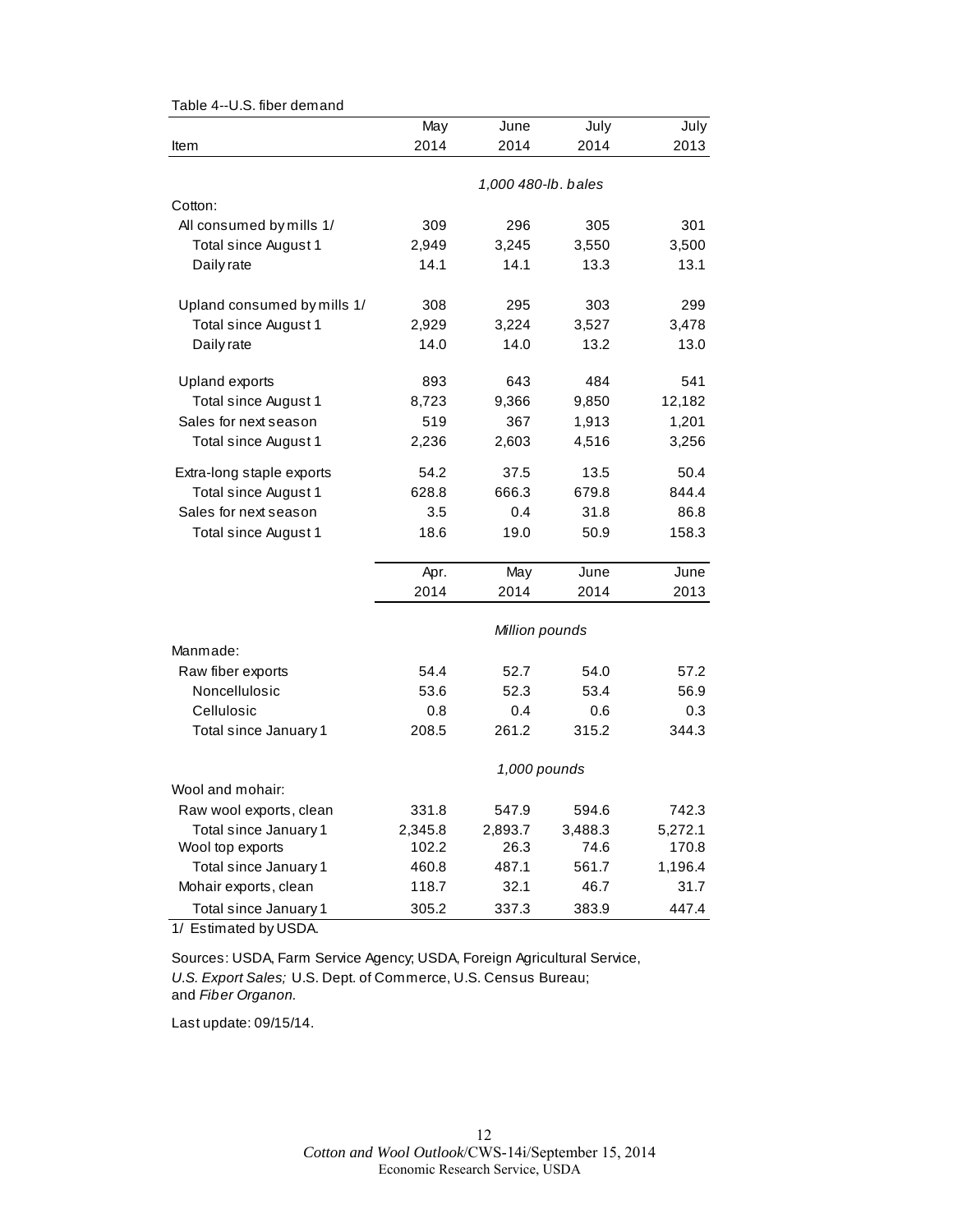| rapio o colona nona noor priocc |        |                   |           |           |
|---------------------------------|--------|-------------------|-----------|-----------|
|                                 | June   | July              | Aug.      | Aug.      |
| Item                            | 2014   | 2014              | 2014      | 2013      |
|                                 |        | Cents per pound   |           |           |
| Domestic cotton prices:         |        |                   |           |           |
| Adjusted world price            | 69.43  | 62.92             | 53.42     | 71.45     |
| Upland spot 41-34               | 78.54  | 69.63             | 64.99     | 83.36     |
| Pima spot 02-46                 | 183.50 | 183.50            | 183.50    | 145.00    |
| Average price received by       |        |                   |           |           |
| upland producers                | 81.50  | 82.10             | 66.90     | 76.90     |
| Far Eastern cotton quotes:      |        |                   |           |           |
| A Index                         | 91.13  | 83.60             | 74.73     | 91.98     |
| Memphis/Eastern                 | 95.31  | 87.05             | 76.06     | 96.00     |
| Memphis/Orleans/Texas           | 94.81  | 86.55             | 75.81     | 96.00     |
| California/Arizona              | 95.56  | 87.30             | 80.33     | 99.15     |
|                                 |        | Dollars per pound |           |           |
| Wool prices (clean):            |        |                   |           |           |
| <b>U.S. 58s</b>                 | 3.32   | 3.31              | <b>NQ</b> | <b>NQ</b> |
| Australian 58s 1/               | 3.91   | NQ.               | NQ.       | 3.86      |
| <b>U.S. 60s</b>                 | 3.57   | 3.53              | NQ.       | <b>NQ</b> |
| Australian 60s 1/               | NQ.    | NQ.               | 4.53      | 4.56      |
| <b>U.S. 64s</b>                 | 4.31   | <b>NQ</b>         | <b>NQ</b> | <b>NQ</b> |
| Australian 64s 1/               | 4.98   | 5.02              | 4.86      | 4.67      |

Table 5--U.S. and world fiber prices

NQ = No quote.

1/ In bond, Charleston, SC.

Sources: USDA, *Cotton Price Statistics* ; Cotlook Ltd., *Cotton Outlook;*  and trade reports.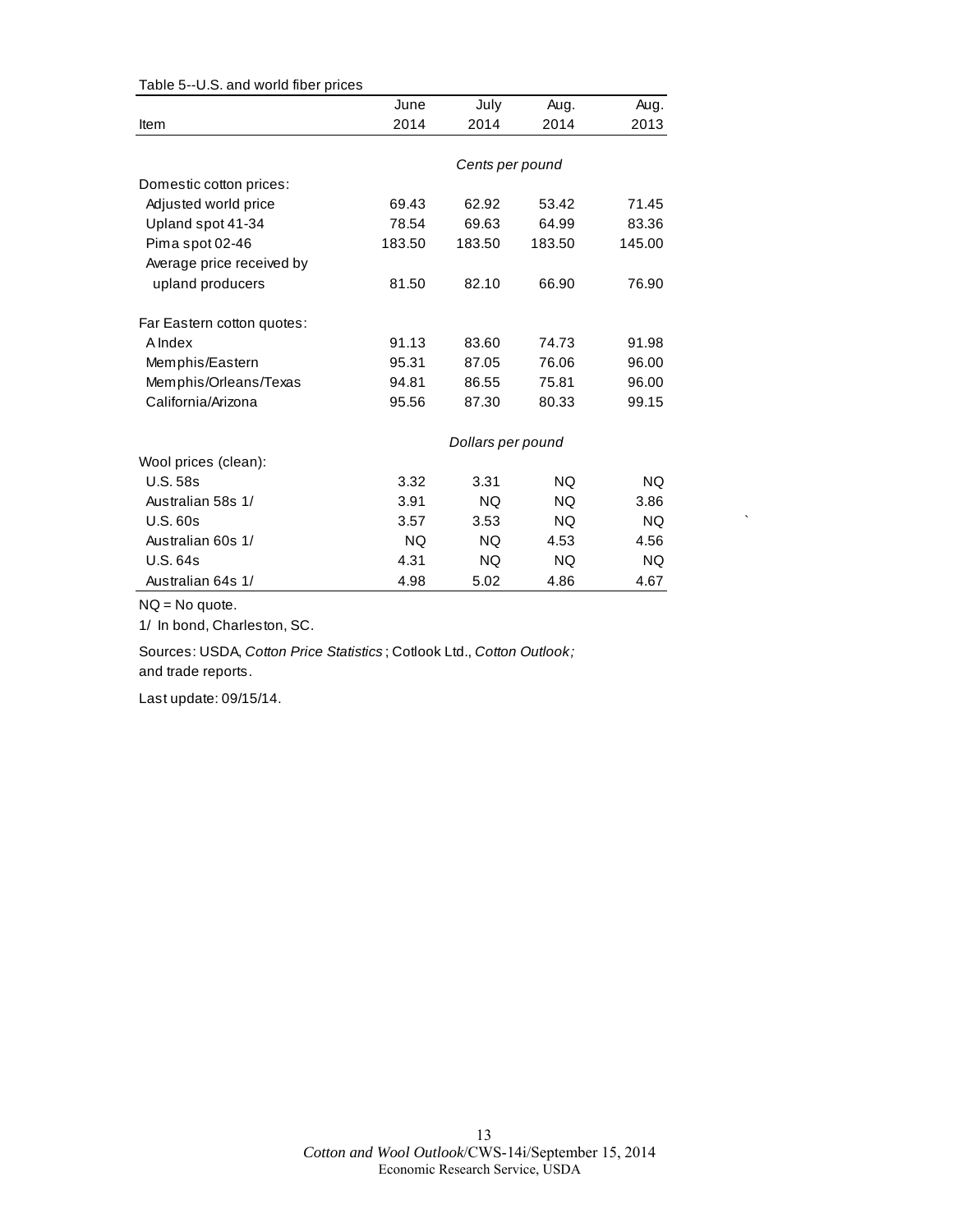| Table 6--U.S. textile imports, by fiber |           |           |                 |           |
|-----------------------------------------|-----------|-----------|-----------------|-----------|
|                                         | May       | June      | July            | July      |
| Item                                    | 2014      | 2014      | 2014            | 2013      |
|                                         |           |           | 1,000 pounds 1/ |           |
| Yarn, thread, and fabric:               | 266,825   | 268,593   | 274,359         | 251,473   |
| Cotton                                  | 57,425    | 59,191    | 60,049          | 57,412    |
| Linen                                   | 17,088    | 19,258    | 19,165          | 15,404    |
| Wool                                    | 4,429     | 4,228     | 4,753           | 4,045     |
| Silk                                    | 546       | 581       | 616             | 637       |
| Manmade                                 | 187,337   | 185,335   | 189,776         | 173,976   |
| Apparel:                                | 817,774   | 968,847   | 1,131,250       | 1,133,185 |
| Cotton                                  | 445,812   | 528,397   | 603,906         | 635,107   |
| Linen                                   | 8,682     | 8,543     | 8,043           | 8,341     |
| Wool                                    | 19,282    | 24,577    | 33,523          | 31,534    |
| Silk                                    | 8,745     | 8,729     | 8,714           | 8,704     |
| Manmade                                 | 335,253   | 398,601   | 477,063         | 449,500   |
| Home furnishings:                       | 224,697   | 227,751   | 250,494         | 239,383   |
| Cotton                                  | 128,689   | 123,843   | 130,014         | 124,010   |
| Linen                                   | 1,226     | 1,179     | 1,160           | 1,187     |
| Wool                                    | 387       | 288       | 242             | 190       |
| Silk                                    | 143       | 159       | 129             | 206       |
| Manmade                                 | 94,252    | 102,282   | 118,950         | 113,790   |
| Floor coverings:                        | 77,894    | 75,311    | 80,664          | 67,262    |
| Cotton                                  | 9,364     | 9,281     | 9,488           | 7,959     |
| Linen                                   | 19,485    | 18,286    | 19,317          | 15,768    |
| Wool                                    | 11,539    | 11,522    | 12,259          | 9,409     |
| Silk                                    | 2,083     | 2,422     | 2,609           | 1,549     |
| Manmade                                 | 35,423    | 33,800    | 36,991          | 32,578    |
| Total imports: 2/                       | 1,387,598 | 1,540,858 | 1,737,151       | 1,691,667 |
| Cotton                                  | 641,561   | 720,969   | 803,733         | 824,715   |
| Linen                                   | 46,482    | 47,266    | 47,686          | 40,699    |
| Wool                                    | 35,651    | 40,622    | 50,789          | 45,182    |
| Silk                                    | 11,518    | 11,891    | 12,067          | 11,096    |
| Manmade                                 | 652,386   | 720,110   | 822,876         | 769,975   |

1/ Raw-fiber equivalent. 2/ Includes headgear.

Sources: USDA, Economic Research Service; and U.S. Dept. of Commerce, U.S. Census Bureau.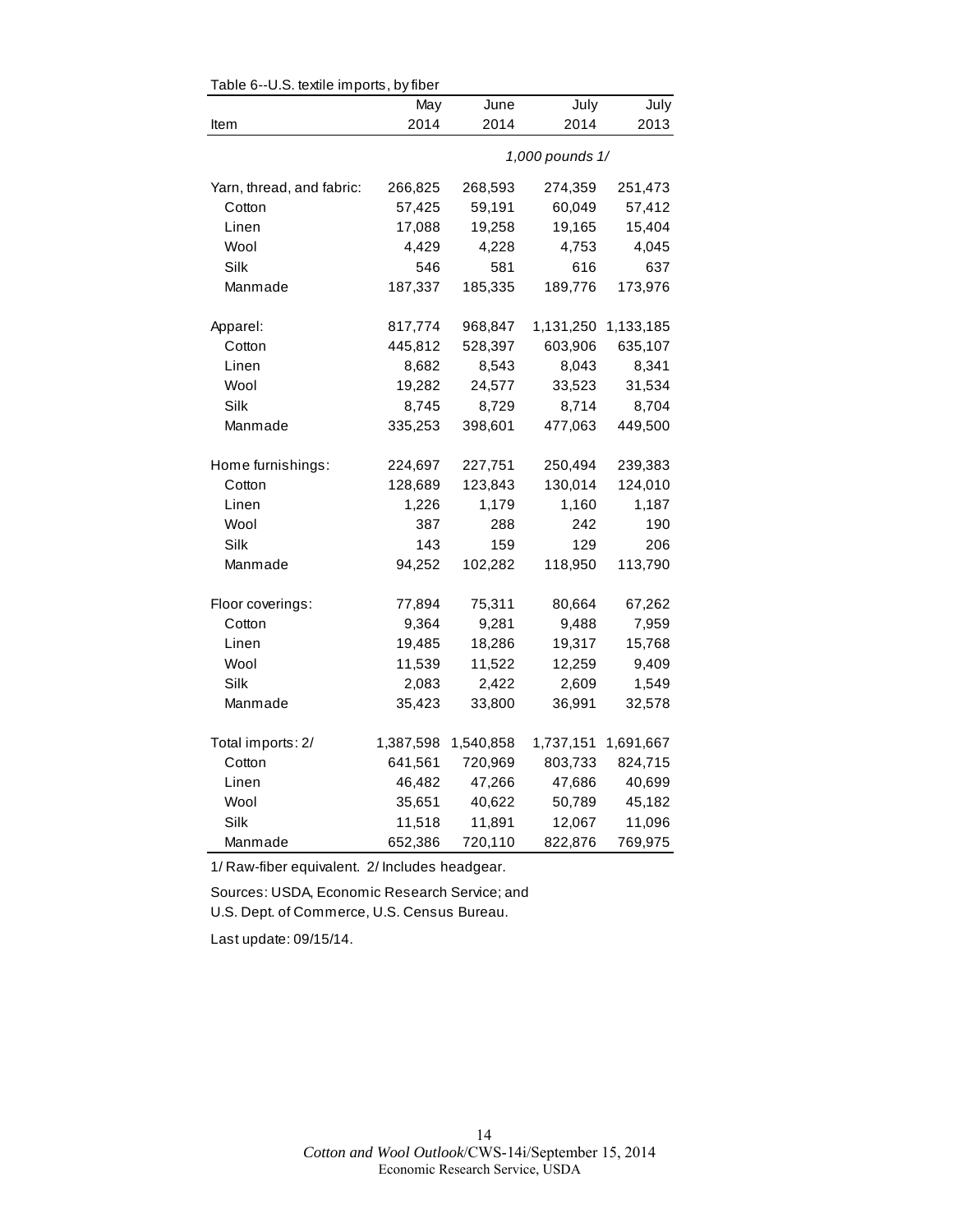| rable $r$ --0.3. lexifie exports, by liber | May             | June    | July    | July    |  |  |  |
|--------------------------------------------|-----------------|---------|---------|---------|--|--|--|
| Item                                       | 2014            | 2014    | 2014    | 2013    |  |  |  |
|                                            | 1,000 pounds 1/ |         |         |         |  |  |  |
| Yarn, thread, and fabric:                  | 265,227         | 264,339 | 255,817 | 245,731 |  |  |  |
| Cotton                                     | 139,555         | 141,125 | 135,922 | 136,219 |  |  |  |
| Linen                                      | 7,895           | 7,838   | 7,233   | 5,956   |  |  |  |
| Wool                                       | 2,840           | 2,985   | 2,722   | 2,835   |  |  |  |
| Silk                                       | 1,992           | 1,251   | 1,297   | 893     |  |  |  |
| Manmade                                    | 112,945         | 111,140 | 108,643 | 99,828  |  |  |  |
| Apparel:                                   | 26,441          | 24,392  | 25,285  | 28,742  |  |  |  |
| Cotton                                     | 11,620          | 10,819  | 11,643  | 13,085  |  |  |  |
| Linen                                      | 447             | 594     | 377     | 434     |  |  |  |
| Wool                                       | 1,281           | 1,329   | 1,219   | 1,604   |  |  |  |
| Silk                                       | 1,047           | 863     | 796     | 1,266   |  |  |  |
| Manmade                                    | 12,046          | 10,787  | 11,250  | 12,352  |  |  |  |
| Home furnishings:                          | 5,789           | 5,053   | 4,902   | 5,289   |  |  |  |
| Cotton                                     | 2,590           | 2,168   | 2,476   | 2,466   |  |  |  |
| Linen                                      | 343             | 302     | 237     | 259     |  |  |  |
| Wool                                       | 100             | 155     | 102     | 194     |  |  |  |
| Silk                                       | 170             | 119     | 78      | 157     |  |  |  |
| Manmade                                    | 2,586           | 2,309   | 2,009   | 2,212   |  |  |  |
| Floor coverings:                           | 35,322          | 35,031  | 28,606  | 33,001  |  |  |  |
| Cotton                                     | 2,517           | 2,317   | 2,046   | 2,464   |  |  |  |
| Linen                                      | 1,197           | 1,085   | 956     | 1,241   |  |  |  |
| Wool                                       | 2,238           | 1,712   | 1,705   | 2,631   |  |  |  |
| Silk                                       | 37              | 46      | 36      | 38      |  |  |  |
| Manmade                                    | 29,333          | 29,871  | 23,862  | 26,627  |  |  |  |
| Total exports: 2/                          | 332,834         | 328,857 | 314,649 | 312,839 |  |  |  |
| Cotton                                     | 156,315         | 156,455 | 152,103 | 154,286 |  |  |  |
| Linen                                      | 9,883           | 9,819   | 8,804   | 7,891   |  |  |  |
| Wool                                       | 6,460           | 6,181   | 5,751   | 7,266   |  |  |  |
| Silk                                       | 3,246           | 2,278   | 2,207   | 2,354   |  |  |  |
| Manmade                                    | 156,930         | 154,124 | 145,785 | 141,042 |  |  |  |

Table 7--U.S. textile exports, by fiber

1/ Raw-fiber equivalent. 2/ Includes headgear.

Sources: USDA, Economic Research Service; and U.S. Dept. of Commerce, U.S. Census Bureau.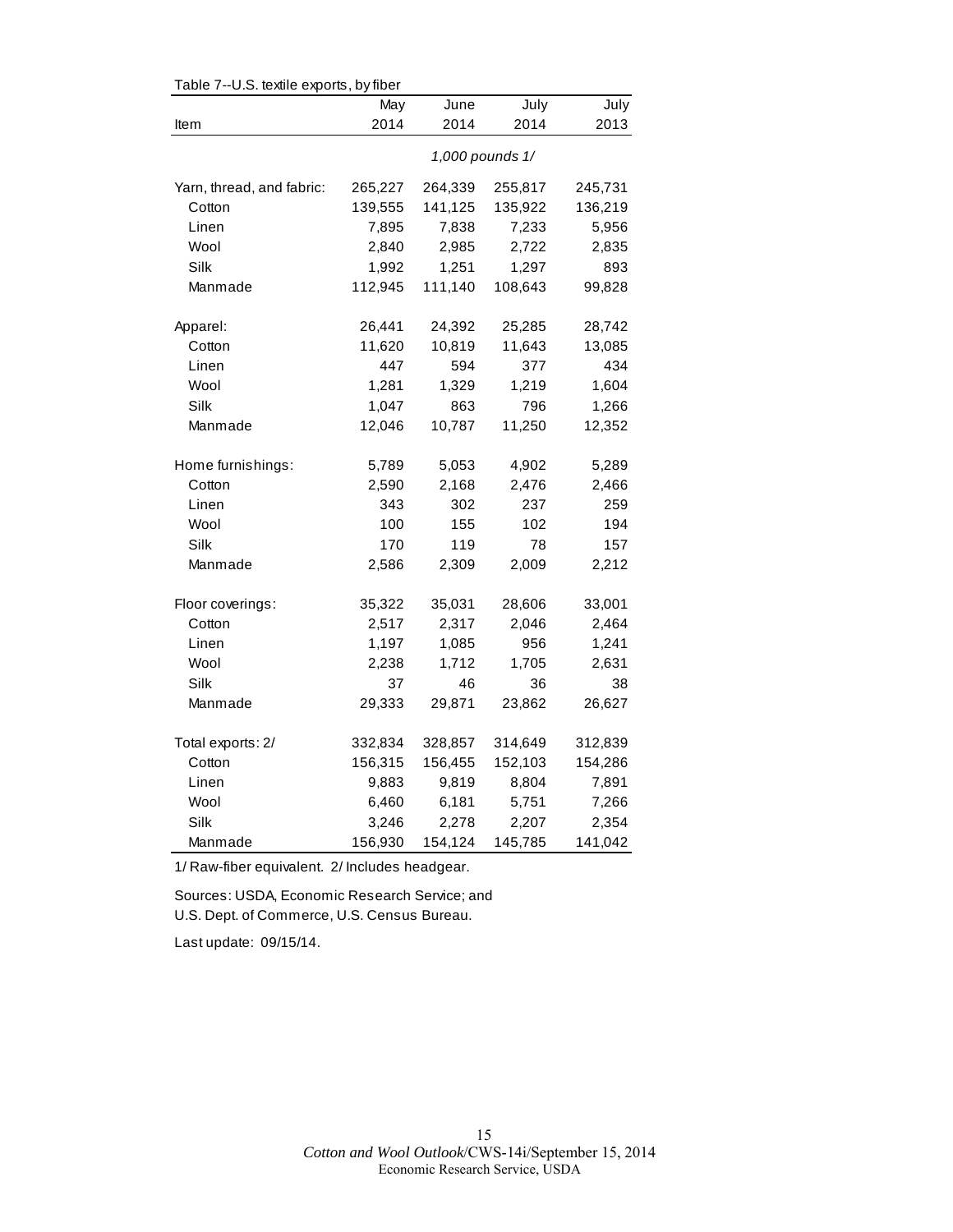| Table 8--0.5. cotton textile imports, by origin |         |         |                 |         |
|-------------------------------------------------|---------|---------|-----------------|---------|
|                                                 | May     | June    | July            | July    |
| Region/country                                  | 2014    | 2014    | 2014            | 2013    |
|                                                 |         |         | 1,000 pounds 1/ |         |
| North America                                   | 135,830 | 155,582 | 156,382         | 150,561 |
| Canada                                          | 2,765   | 2,811   | 2,965           | 2,647   |
| Costa Rica                                      | 269     | 347     | 379             | 549     |
| Dominican Republic                              | 7,212   | 9,661   | 7,271           | 5,344   |
| El Salvador                                     | 20,365  | 19,690  | 23,350          | 22,289  |
| Guatemala                                       | 7,798   | 8,721   | 8,541           | 8,556   |
| Haiti                                           | 12,849  | 15,555  | 12,207          | 10,926  |
| Honduras                                        | 25,083  | 36,082  | 34,770          | 33,070  |
| Mexico                                          | 43,694  | 46,146  | 50,318          | 51,505  |
| Nicaragua                                       | 15,792  | 16,563  | 16,578          | 15,666  |
| South America                                   | 4,073   | 4,079   | 4,759           | 4,332   |
| Colombia                                        | 1,760   | 1,479   | 1,928           | 1,562   |
| Peru                                            | 2,052   | 2,404   | 2,551           | 2,527   |
| Europe                                          | 12,049  | 12,135  | 13,738          | 13,143  |
| Germany                                         | 1,214   | 1,123   | 1,082           | 1,252   |
| Italy                                           | 1,781   | 1,831   | 1,806           | 1,878   |
| Portugal                                        | 883     | 1,339   | 1,225           | 1,710   |
| Turkey                                          | 5,281   | 5,232   | 6,257           | 5,009   |
| Turkmenistan                                    | 437     | 437     | 859             | 1,118   |
| Asia                                            | 475,921 | 533,884 | 612,571         | 639,183 |
| <b>Bahrain</b>                                  | 1,458   | 1,699   | 2,016           | 1,164   |
| Bangladesh                                      | 43,519  | 45,579  | 58,234          | 61,878  |
| Cambodia                                        | 14,058  | 17,000  | 19,748          | 21,762  |
| China                                           | 196,256 | 244,140 | 272,767         | 296,572 |
| Hong Kong                                       | 731     | 700     | 1,054           | 1,138   |
| India                                           | 62,385  | 58,467  | 68,469          | 61,583  |
| Indonesia                                       | 20,832  | 24,616  |                 |         |
|                                                 | 710     | 948     | 29,699          | 33,407  |
| <b>Israel</b>                                   |         |         | 630             | 784     |
| Japan                                           | 1,407   | 1,396   | 1,283           | 1,235   |
| Jordan                                          | 3,694   | 3,903   | 4,543           | 5,356   |
| Malaysia                                        | 3,054   | 3,339   | 3,784           | 3,048   |
| Pakistan                                        | 59,187  | 60,673  | 67,469          | 65,401  |
| Philippines                                     | 3,051   | 4,224   | 4,376           | 6,112   |
| South Korea                                     | 6,090   | 6,259   | 6,748           | 5,758   |
| Sri Lanka                                       | 6,651   | 5,761   | 8,220           | 8,387   |
| Taiwan                                          | 2,146   | 1,917   | 2,338           | 2,591   |
| Thailand                                        | 5,203   | 5,365   | 6,569           | 7,609   |
| <b>United Arab Emirates</b>                     | 325     | 317     | 757             | 835     |
| Vietnam                                         | 44,614  | 47,224  | 53,434          | 54,013  |
| Oceania                                         | 50      | 54      | 80              | 33      |
| Africa                                          | 13,638  | 15,236  | 16,202          | 17,462  |
| Egypt                                           | 7,163   | 7,399   | 7,661           | 8,535   |
| Kenya                                           | 2,555   | 2,578   | 2,521           | 2,373   |
| Lesotho                                         | 2,149   | 2,444   | 3,192           | 4,486   |
| Mauritius                                       | 624     | 1,728   | 1,363           | 1,043   |
| World 2/                                        | 641,561 | 720,969 | 803,733         | 824,715 |

 $Table 8-11.$  cotton textile imports, by origin

1/ Raw-fiber equivalent. 2/ Totals may not add due to rounding.

Sources: USDA, Economic Research Service; and U.S. Dept. of Commerce, U.S. Census Bureau.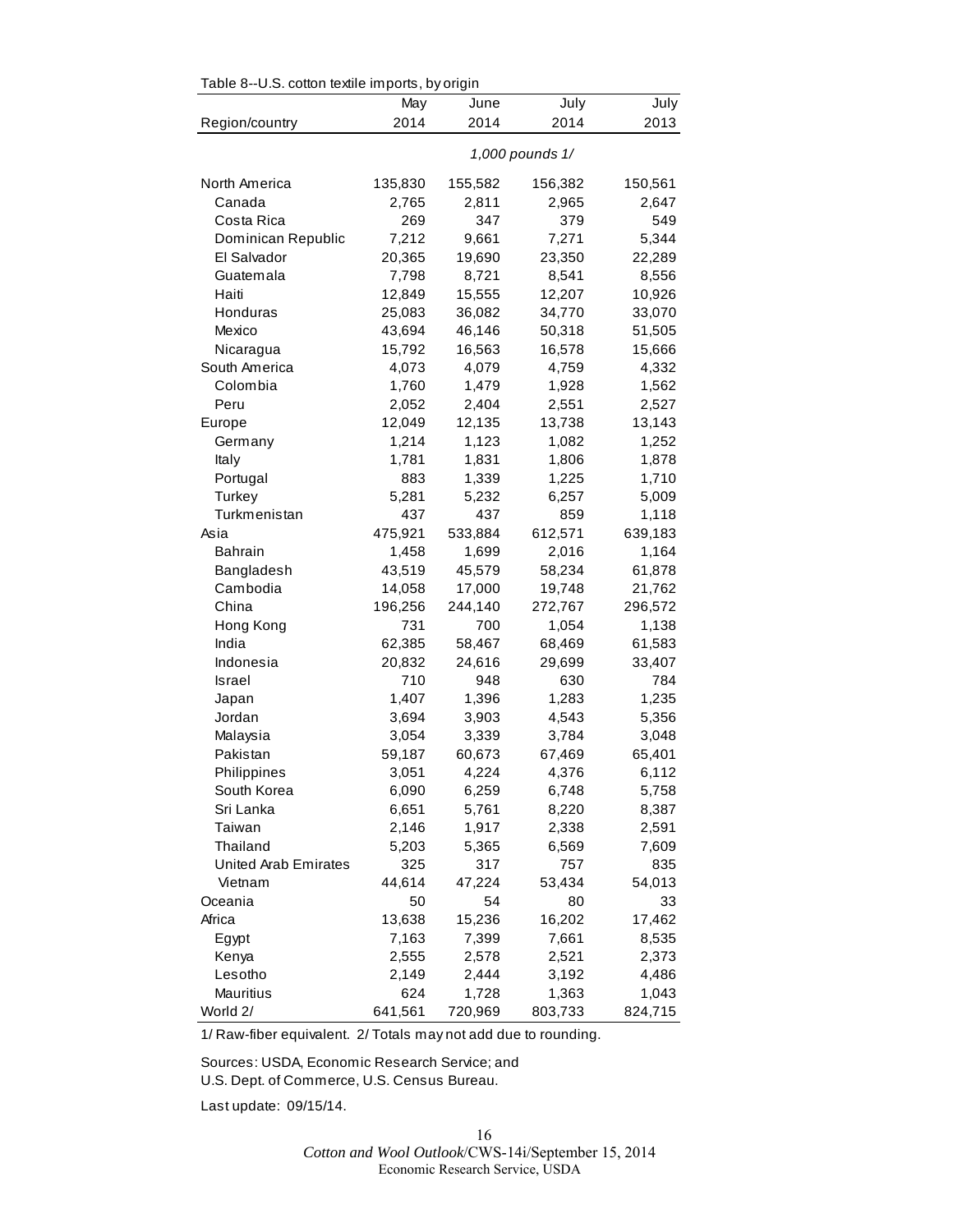| Table 9--0.S. cotton textile exports, by destination |         |         |                 |         |
|------------------------------------------------------|---------|---------|-----------------|---------|
|                                                      | May     | June    | July            | July    |
| Region/country                                       | 2014    | 2014    | 2014            | 2013    |
|                                                      |         |         | 1,000 pounds 1/ |         |
| North America                                        | 137,190 | 139,886 | 134,363         | 131,616 |
| Bahamas                                              | 109     | 236     | 63              | 112     |
| Canada                                               | 11,477  | 11,113  | 10,967          | 11,749  |
| Costa Rica                                           | 367     | 286     | 284             | 292     |
| Dominican Republic                                   | 21,459  | 24,751  | 19,957          | 21,321  |
| El Salvador                                          | 11,632  | 10,096  | 10,155          | 11,916  |
| Guatemala                                            | 2,324   | 1,879   | 1,761           | 1,924   |
| Haiti                                                | 885     | 1,170   | 823             | 727     |
| Honduras                                             | 57,443  | 60,292  | 60,027          | 49,957  |
| Jamaica                                              | 121     | 70      | 64              | 48      |
| Mexico                                               | 29,042  | 27,976  | 28,000          | 30,902  |
| Nicaragua                                            | 1,732   | 1,473   | 1,677           | 2,020   |
| Panama                                               | 227     | 275     | 263             | 392     |
| South America                                        | 5,309   | 4,545   | 4,535           | 3,929   |
| Brazil                                               | 633     | 557     | 467             | 363     |
| Chile                                                | 186     | 311     | 235             | 244     |
| Colombia                                             | 2,892   | 2,422   | 2,531           | 1,658   |
| Ecuador                                              | 158     | 63      | 51              | 68      |
| Peru                                                 | 859     | 727     | 571             | 1,010   |
| Venezuela                                            | 292     | 264     | 482             | 433     |
| Europe                                               | 3,096   | 2,504   | 2,860           | 3,137   |
| Belgium                                              | 408     | 149     | 403             | 270     |
| France                                               | 148     | 157     | 136             | 172     |
| Germany                                              | 574     | 416     | 475             | 642     |
| Italy                                                | 185     | 141     | 119             | 153     |
| Netherlands                                          | 428     | 249     | 271             | 384     |
| United Kingdom                                       | 770     | 730     | 852             | 890     |
| Asia                                                 | 9,777   | 8,577   | 9,491           | 14,401  |
| China                                                | 6,346   | 5,074   | 6,127           | 11,218  |
| Hong Kong                                            | 475     | 334     | 468             | 476     |
| India                                                | 199     | 265     | 127             | 126     |
| Israel                                               | 78      | 120     | 66              | 83      |
| Japan                                                | 806     | 1,000   | 746             | 666     |
| Lebanon                                              | 55      | 25      | 99              | 106     |
| Saudi Arabia                                         | 122     | 128     | 112             | 110     |
| Singapore                                            | 183     | 182     | 171             | 195     |
| South Korea                                          | 577     | 370     | 463             | 389     |
| Taiwan                                               | 132     | 215     | 145             | 135     |
| Thailand                                             | 80      | 41      | 71              | 62      |
| <b>United Arab Emirates</b>                          | 327     | 463     | 291             | 269     |
| Vietnam                                              | 105     | 63      | 287             | 92      |
| Oceania                                              | 621     | 533     | 539             | 846     |
| Australia                                            | 488     | 389     | 415             | 639     |
| New Zealand                                          | 111     | 106     | 85              | 152     |
| Africa                                               | 322     | 411     | 314             | 357     |
| South Africa                                         | 36      | 70      | 46              | 71      |
| World 2/                                             | 156,315 | 156,455 | 152,103         | 154,286 |

 $\mathsf{R}$   $\mathsf{R}$   $\mathsf{R}$   $\mathsf{R}$  cotton textile exports, by destination

1/ Raw-fiber equivalent. 2/ Totals may not add due to rounding.

Sources: USDA, Economic Research Service; and U.S. Dept. of Commerce, U.S. Census Bureau.